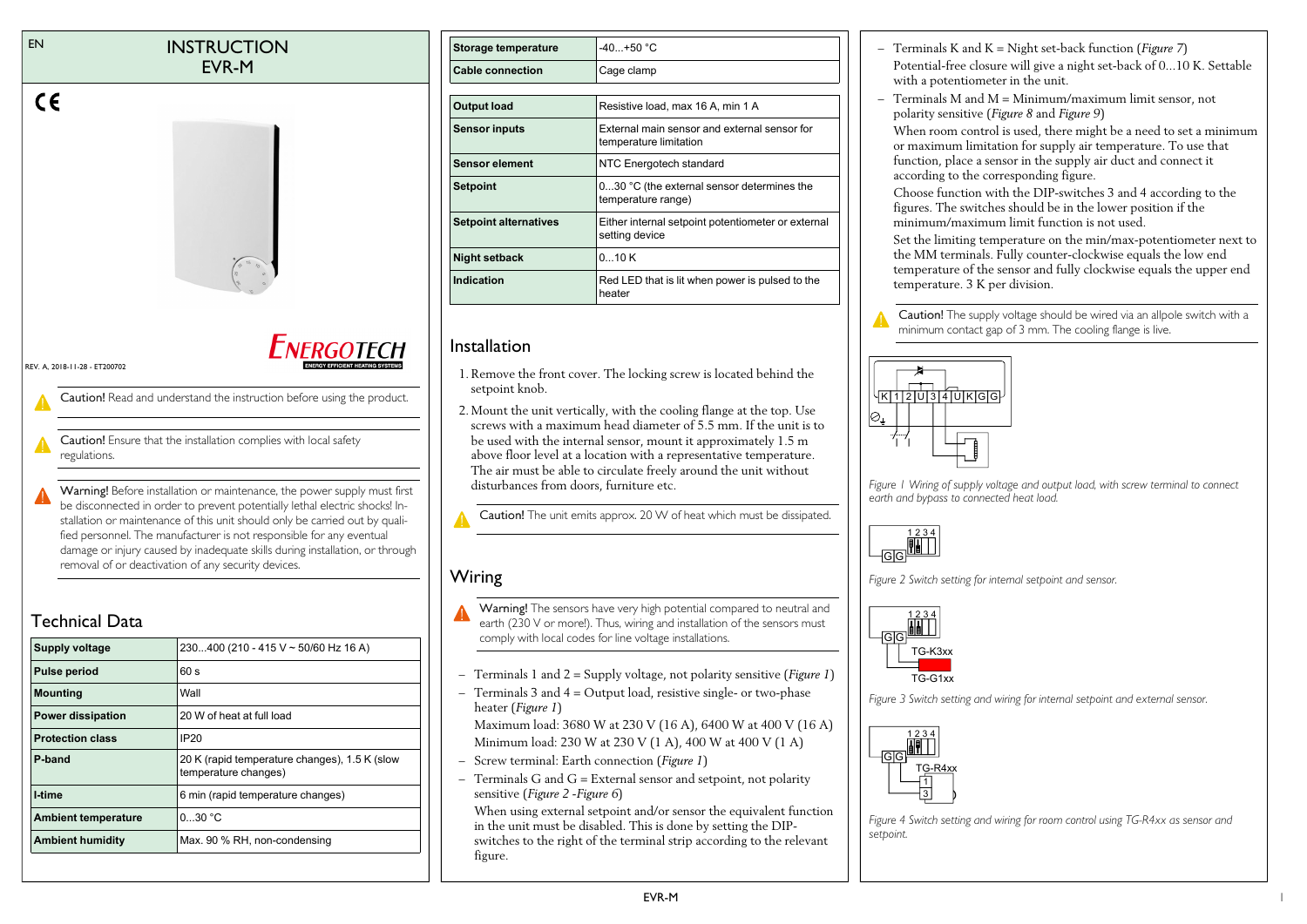

*Figure 5 Switch setting and wiring using external separate sensor and TG-R4xx as setpoint.*



<span id="page-1-0"></span>*Figure 6 Switch setting and wiring using external, separate sensor and potentiometer TBI-xx as setpoint.*



<span id="page-1-1"></span>*Figure 7 Wiring of night set-back.*



<span id="page-1-2"></span>*Figure 8 Switch setting and wiring of minimum limit sensor.*



TG-K3xx

<span id="page-1-3"></span>*Figure 9 Switch setting and wiring of maximum limit sensor.*

# Settings

The setpoint range can be mechanically limited using the limiting rings behind the setpoint knob.

- 1. Set the knob to a temperature within the desired limiting range: Pull off the knob and loosen the screw locking the two rings. Rotate the blue ring so that the protruding part is slightly lower than the lower temperature limit. Use the markers on the bottom of the covers knob-cutout as an aid. The markers are 5° apart.
- 2. In the same way set the red ring to a value slightly higher than the upper limit temperature.
- 3. Retighten the locking screw without disturbing the position of the rings.

4. Replace the knob and check the result. Make fine adjustments if necessary.

## **Handling**

Caution! Be careful when working in the product. All internal components including the cooling flange are at line voltage potential. Never leave the unit under power without the front cover on.

### Start-up

- 1. Check that all wiring is correct and that the sensor selector switches are in the correct position.
- 2. Measure the resistance between terminals 3 and 4: At 230 V: 14.4  $0 < R < 230$  Q. At 400 V: 25  $\Omega$  < R < 400  $\Omega$ .

3. If a minimum limit sensor is connected, set the limit potentiometer fully clockwise.

If a maximum limit sensor is connected, set the limit potentiometer fully counter-clockwise.

4. Connect supply voltage and twist the setpoint knob between end stops. Check that the LED goes on and off when the setpoint value is higher and lower than the temperature at the sensor. If the maximum limit sensor is connected, turn the min/max potentiometer fully counter-clockwise whereby the LED will go off. Turn the setpoint knob to the minumum position. The LED will go off, alternatively flash with shorter and shorter On-time and eventually go off. If the minimum limit sensor is connected, turn the min/max potentiometer fully clockwise whereby the LED will go on. When the setpoint knob is set to the actual sensor temperature and the min/max-potentiometer is set so that it doesn't influence the control, the LED will pulse On-Off as the unit pulses current to the heater. The pulse cycle period is approx. 60 seconds. Check with a clamp-on ammeter that current is flowing to the heater.

#### Trouble shooting

1. Disconnect power and remove wiring to external sensor/setpoint if any. Measure the resistance of the sensor and setpoint separately. The potentiometer resistance varies  $0$  - 5 kΩ between the lower and upper end-point. The sensor resistance varies between 10 kΩ and 15 kΩ between the upper and lower ends of the sensor temperature range. I.e. a TG-K330 has 15 kΩ at 0 °C and 10 kΩ at 30 °C. The resistance changes by 167 Ω/°C.

- 2. Set sensor selector switches 1 and 2 in the downwards position but leave the sensor inputs G-G open. Set both min/max-switches, 3 and 4, in the downward position. Switch on the voltage. The unit should give full uninterrupted power and the LED should be lit. Check with a clamp-on ammeter that current is flowing to the heater. If the LED is not lit and no current is flowing: Check that you have power on terminals 1 and 2 and recheck the positions of the sensor selector switches. If OK the unit is probably faulty. If the LED lights up but no current is flowing: Recheck the heater resistance as above. If OK the unit is probably faulty.
- 3. Shut off power and short-circuit the sensor input G-G but leave the switches in the downwards position. Switch on power again. The unit should not give out any power at all and the LED should not light up. Check with a clamp-on ammeter that no current is flowing to the heater. If the LED is off but current is flowing to the heater the unit is faulty. If the LED is lit, recheck the shorting of terminals G-G. If OK the unit is faulty.
- 4. If everything OK this far, the unit and the sensor/setpoint are OK. Shut off power, remove the wire strap from G-G and reconnect external sensor/setpoint if any. Set the selector switches to their correct positions according to the appropriate wiring diagram for the installation at hand. Replace front cover and setpoint knob. Connect power.

# Function

This is an electric heating controller (triac control) for single phase or two phase electric heating. The controller pulses the entire output load ON/OFF. It utilises time-proportional control, the ratio between Ontime and Off-time is varied to fit the prevailing heating requirement e.g. On-time  $= 30$  s and Off-time  $= 30$  s gives 50% output power. The cycletime (the sum of on-time and off-time) is fixed at approximately 60 seconds. The current is switched at zero crossing, to eliminate network disturbance. It automatically adapts control mode to suit the dynamics of the controlled object.

For rapid temperature changes, it will work as a PI-controller with a fixed P-band and a fixed I-time. For slow temperature changes it will work as a P-controller with a fixed P-band. The control principle makes it unsuitable for motor- or lighting control. It cannot control 3-phase loads.

# **Contact**

Energotech AB Firmagatan 5 SE-213 76 Malmö, Sweden

Tel: +46 40 866 90 info@energotech.se www.energotech.com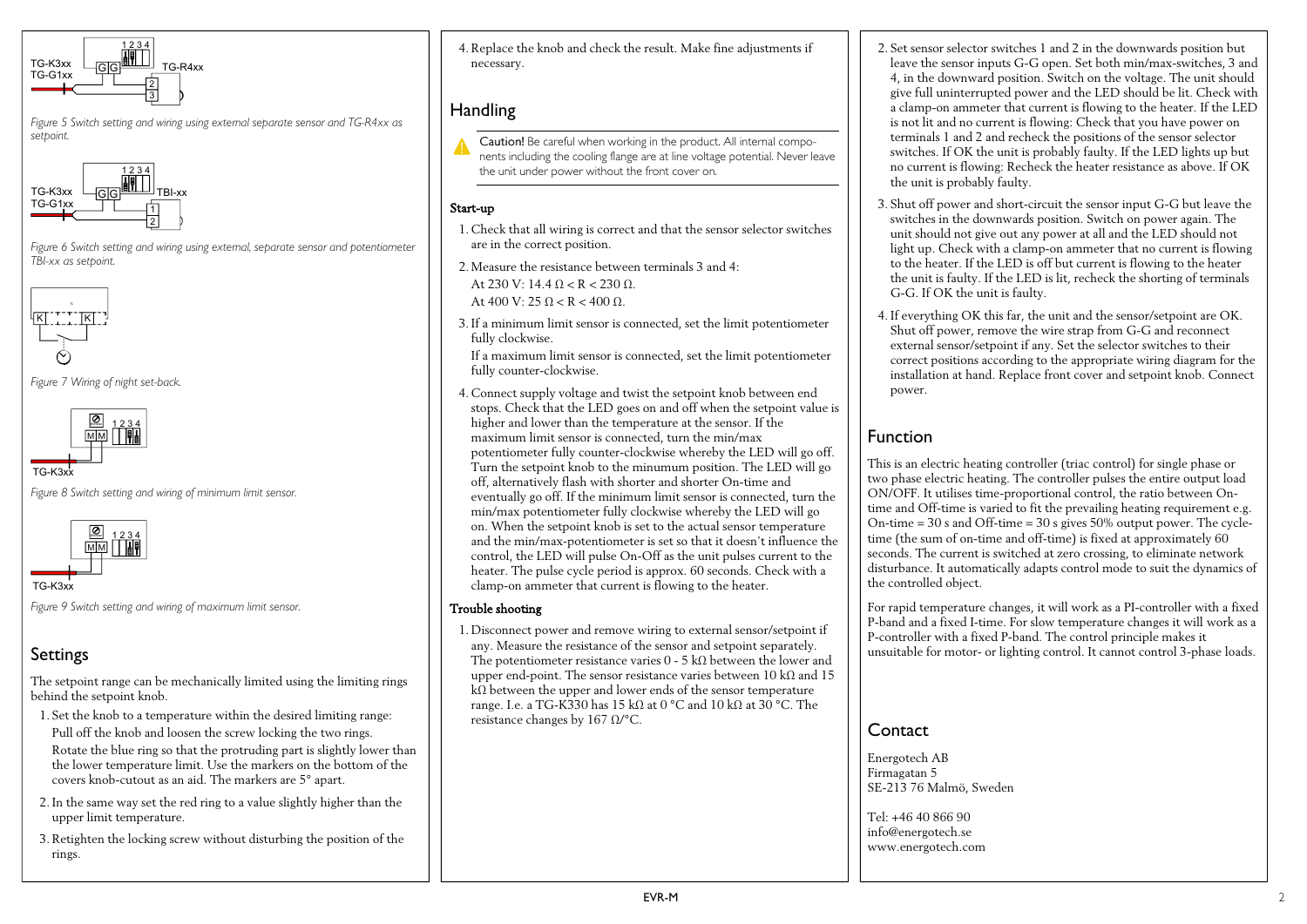### SE INSTRUKTION EVR-M

Observera! Läs och förstå instruktionen innan du använder produkten.

Observera! Se till att installationen uppfyller lokala säkerhetsbestämmelser.

Varning! Innan installation eller underhåll måste matningsspänningen först kopplas från för att undvika potentiellt dödliga elstötar! Installation eller underhåll av denna enhet ska endast utföras av kvalificerad personal. Tillverkaren är inte ansvarig för eventuella skador som orsakas av felaktig installation och/eller inaktivering eller borttagning av säkerhetsanordningar.

# Tekniska data

| 230400 (210 - 415 V ~ 50/60 Hz 16 A)                                                      |
|-------------------------------------------------------------------------------------------|
| 60 s                                                                                      |
| Vägg                                                                                      |
| 20 W värme vid full belastning                                                            |
| <b>IP20</b>                                                                               |
| 20 K (snabba temperaturförändringar), 1.5 K<br>(långsamma temperaturförändringar)         |
| 6 min (snabba temperaturförändringar)                                                     |
| 0.30 °C                                                                                   |
| Max. 90 % RH, icke-kondenserande                                                          |
| $-40+50 °C$                                                                               |
| Snabbplint                                                                                |
|                                                                                           |
| Resistiv belastning, max. 16 A, min. 1 A                                                  |
| Extern huvudgivare och extern givare för<br>temperaturbegränsning                         |
| NTC Energotech standard                                                                   |
| 030 °C (den externa givaren bestämmer<br>temperaturområdet)                               |
| Antingen inbyggd börvärdespotentiometer eller<br>externt ansluten börvävärdesinställning. |
| 010K                                                                                      |
| Röd lysdiod som blinkar i takt med att effekt pul-<br>sas ut till värmaren                |
|                                                                                           |

# Installation

- 1. Tag av locket. Låsskruven finns bakom börvärdesratten.
- 2. Montera enheten lodrätt med kylflänsen uppåt. Använd skruvar med högst 5.5 mm skalldiameter. Om enheten ska användas med den inbyggda givaren ska den monteras ungefär 1.5 meter ovanför golvnivå på en plats med representativ temperatur. Luften ska kunna cirkulera fritt kring enheten utan att hindras av dörrar, möbler etc.

Observera! Enheten avger cirka 20 W värme som måste kunna kylas bort.

# Inkoppling

- Varning! Givarna har mycket hög potential mot noll och jord (230 V eller mer!). Kablering och installation av extern givare ska alltså följa gällande föreskrifter för nätspänningsinstallationer
- Plintarna 1 och 2 = Matningsspänning, ej polaritetskänslig (*[Figur 1](#page-2-0)*)
- Plintarna 3 och 4 = Belastning, utgång, resistiv en- eller två-fas värmare (*[Figur 1](#page-2-0)*)

Maximal belastning: 3680 W vid 230 V (16 A), 6400 W vid 400 V (16 A)

Minimal belastning: 230 W vid 230 V (1 A), 400 W vid 400 V (1 A)

- Skruvplint: Jordanslutning (*[Figur 1](#page-2-0)*)
- Plintarna G och G = Extern givare och börvärde, ej polaritetskänslig (*[Figur 2](#page-2-1)* -*[Figur 6](#page-2-2)*)

När externt börvärde och/eller givare används måste motsvarande funktion i enheten inaktiveras. Detta görs med skjutomkopplarna till höger om plintarna enligt lämplig bild.

- Plintarna K och K = Nattsänkningsfunktion (*[Figur 7](#page-3-0)*) Potentialfri slutning ger nattsänkning 0…10 K. Ställbart med potentiometer i enheten.
- Plintarna M och M = Miniumum/maximum begränsningsgivare, ej polaritetskänslig (*[Figur 8](#page-3-1)* and *[Figur 9](#page-3-2)*)

Vid rumsreglering kan det vara nödvändigt att min- eller maxbegränsa tilluftstemperaturen. För att använda denna funktion, placera en givare i tilluftskanalen och anslut enligt motsvarande bild. Välj funktion med skjutomkopplarna 3 och 4 enligt bilderna.

Skjutomkopplarna ska vara i nedre läget om min/maxbegränsningsfunktionen inte används.

Ställ in begränsningstemperaturen på min/max-potentiometern vid MM-plinten. Moturs ändläge motsvarar givarens nedre gränstemperatur och medurs ändläge dess övre gränstemperatur. Varje delstreck är 3 K.

Observera! Matningsspänningen ska anslutas via en allpolig brytare med ett minsta brytavstånd på 3 mm. Kylflänsen är spänningsförande.



<span id="page-2-0"></span>*Figur 1 Inkoppling av matningsspänning och belastning, med skruvplint att koppla till jord och vidare till inkopplad värmelast.*



<span id="page-2-1"></span>



*Figur 3 Omkopplarinställning och anslutning för internt börvärde och extern givare.*



*Figur 4 Omkopplarinställning och inkoppling vid rumsreglering med TG-R4xx som givare och börvärde.*



*Figur 5 Omkopplarinställning och anslutning vid extern, separat givare och TG-R4xx som börvärde.*



<span id="page-2-2"></span>*Figur 6 Omkopplarinställning och anslutning vid extern, separat givare och potentiometer. TBI-xx som börvärde.*